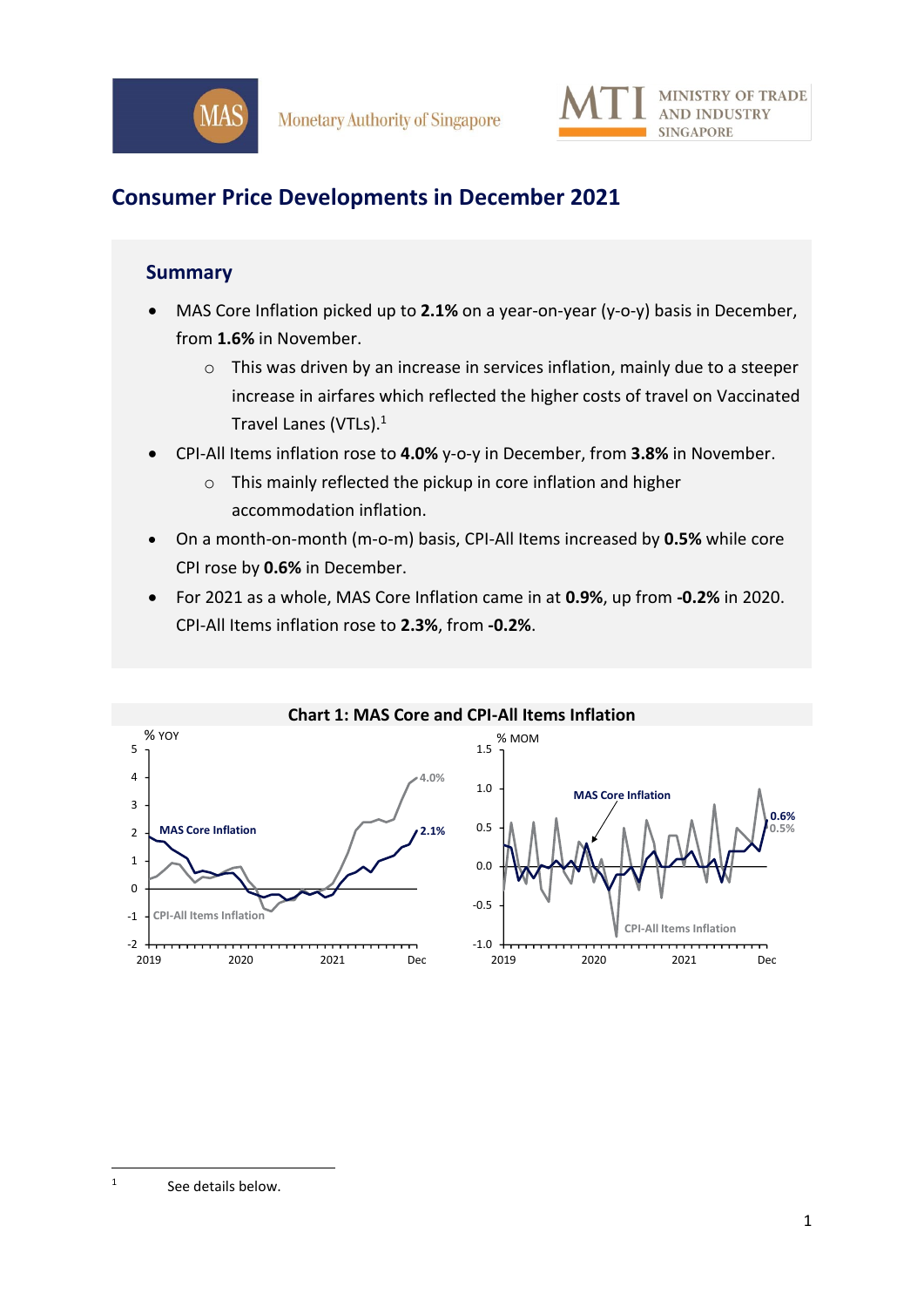

#### **Chart 2: % Point Contribution to Year-on-year CPI-All Items Inflation**

\* Private transport and accommodation are excluded from the MAS Core Inflation measure. Source: MAS, MTI estimates

### **CPI-All Items inflation rose to 4.0% y-o-y in December.**







CPI-All Items inflation edged up, largely due to higher services and accommodation inflation.

Services Services Services inflation rose, driven primarily by a steeper increase in airfares.With the introduction of more VTL flights, actual airfares are progressively incorporated into the CPI, compared to the previous approach of imputing them using the overall change in non-imputed CPI-All Items when there were no flights due to COVID-19. <sup>2</sup> The steeper increase in airfares in

<sup>&</sup>lt;sup>2</sup> Nonetheless, as overseas travel was still limited, the airfares CPI for December remained largely imputed. For more details, please refer to the Technical Note in the Department of Statistics' release titled "Singapore Consumer Price Index for December 2021 and Full Year 2021".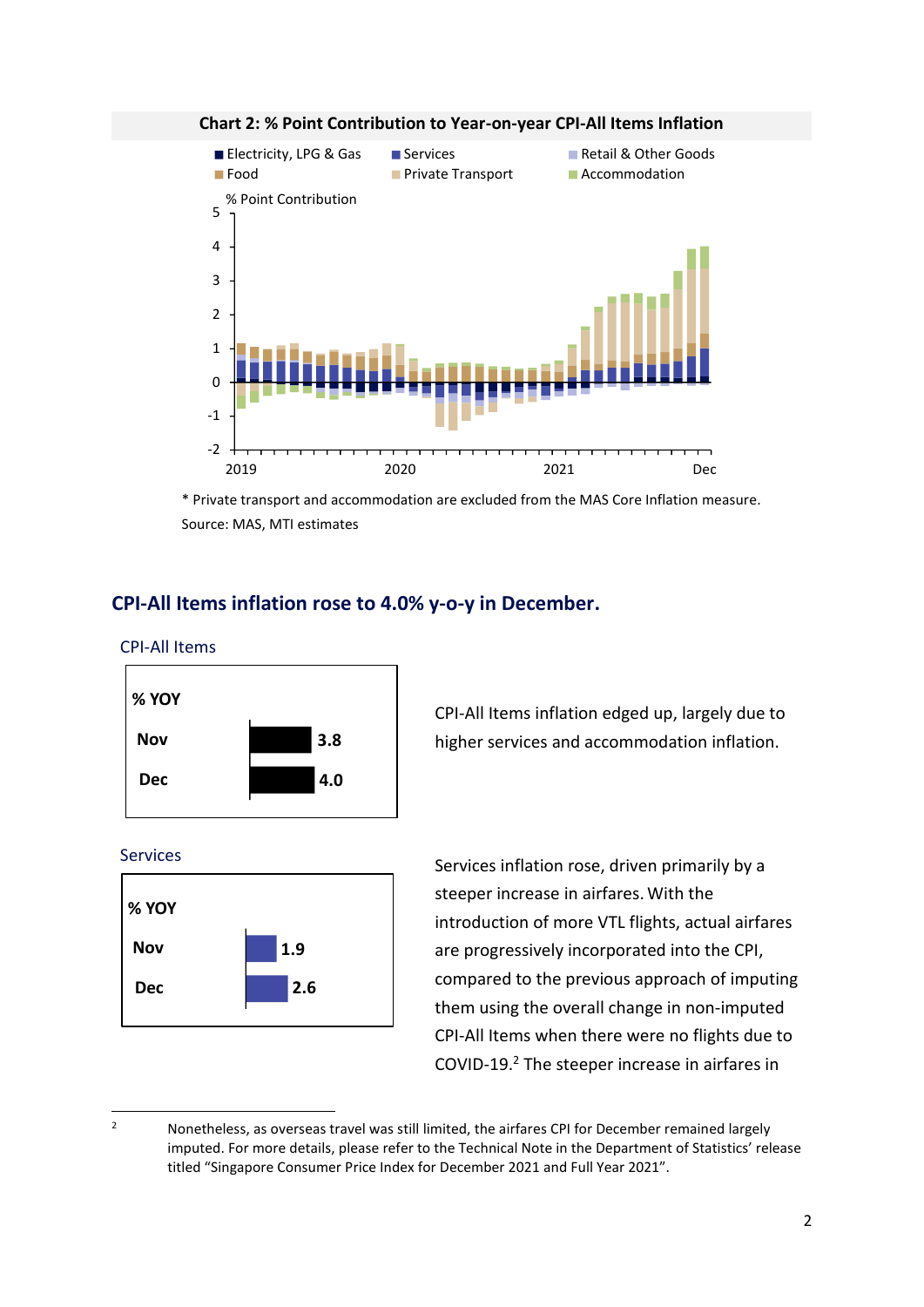December reflected both higher base fares as well as the additional costs of mandatory COVID-19 tests for the newly-introduced VTL flights. Apart from airfares, point-to-point transport services costs, and tuition & other fees also rose at a faster pace.

#### Accommodation



Accommodation inflation picked up as housing rents increased more rapidly.

#### Food



Food inflation edged up as non-cooked food inflation rose, while the inflation of prepared meals remained unchanged.

### Retail & Other Goods



The cost of retail & other goods fell at a slower pace on account of smaller price declines for telecommunication equipment and clothing & footwear, as well as larger price increases for personal effects.

#### Electricity & Gas



Electricity & gas inflation increased due to a steeper rise in average electricity prices paid by households.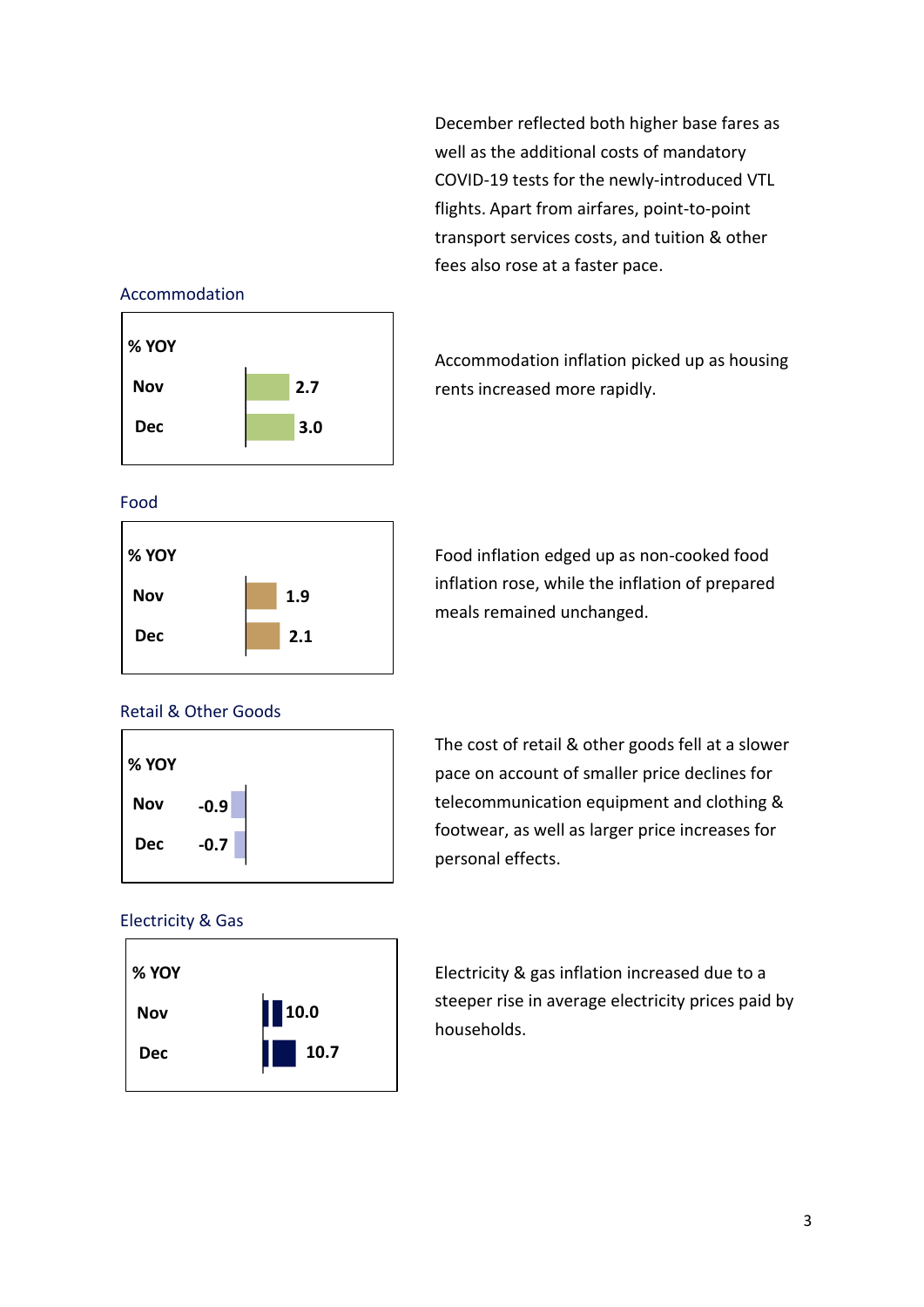### Private Transport



Private transport inflation fell as the pace of increase in car prices and petrol costs eased.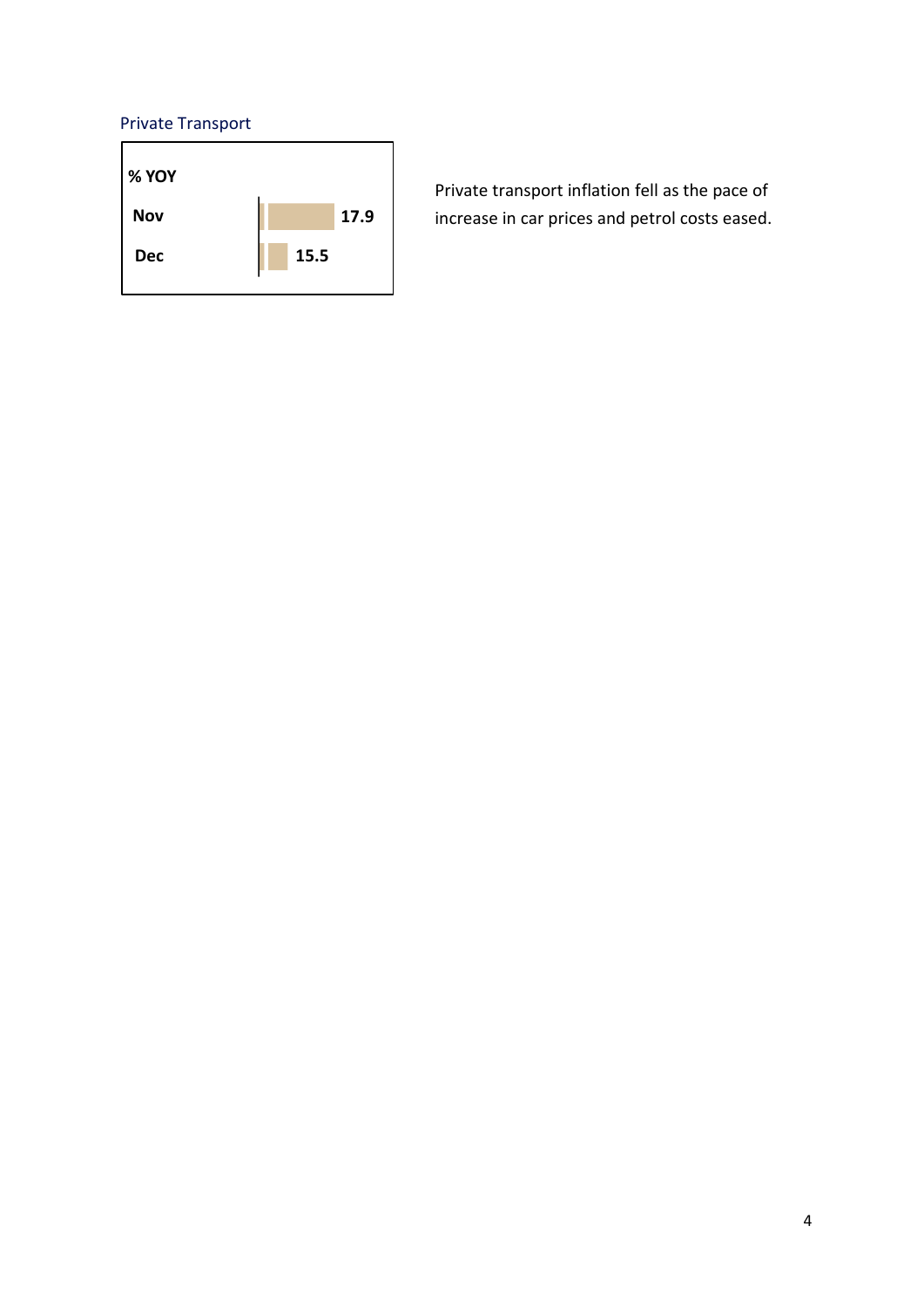### **Outlook**

Global inflation remains elevated and this is likely to persist for some time before easing gradually towards the end of the year. Notably, crude oil prices are currently supported by tight supply conditions, as well as firm demand. The supply-demand mismatch in various commodities and goods markets, as well as bottlenecks in global transportation, are likely to continue in the near term. As the global economic recovery progresses, underlying inflation in Singapore's major trading partners is also projected to increase.

On the domestic front, the labour market recovery is expected to become more entrenched with the easing of COVID-19 restrictions and a pickup in economic activity. Wages have increased and are anticipated to continue to rise at a steady pace as slack in the labour market dissipates. As the domestic COVID-19 situation stabilises, consumer demand should strengthen, with the possibility of a greater pass-through of accumulating business costs to consumer prices.

Recent CPI data saw an upside surprise in airfares. The progressive establishment of VTLs has allowed the inclusion of some airfares in the CPI and these have come in higher mainly due to mandatory COVID-related testing in the VTL countries and Singapore. There remains significant uncertainty surrounding the outlook for inflation in the near term, including from the costs of air travel and commodity prices such as for food and oil. Given the recent stronger-than-projected inflation outturns, including the sharp uptick in airfares, MAS and MTI are reviewing the current forecast ranges for CPI-All Items inflation and MAS Core Inflation in 2022.

MONETARY AUTHORITY OF SINGAPORE MINISTRY OF TRADE AND INDUSTRY 24 January 2022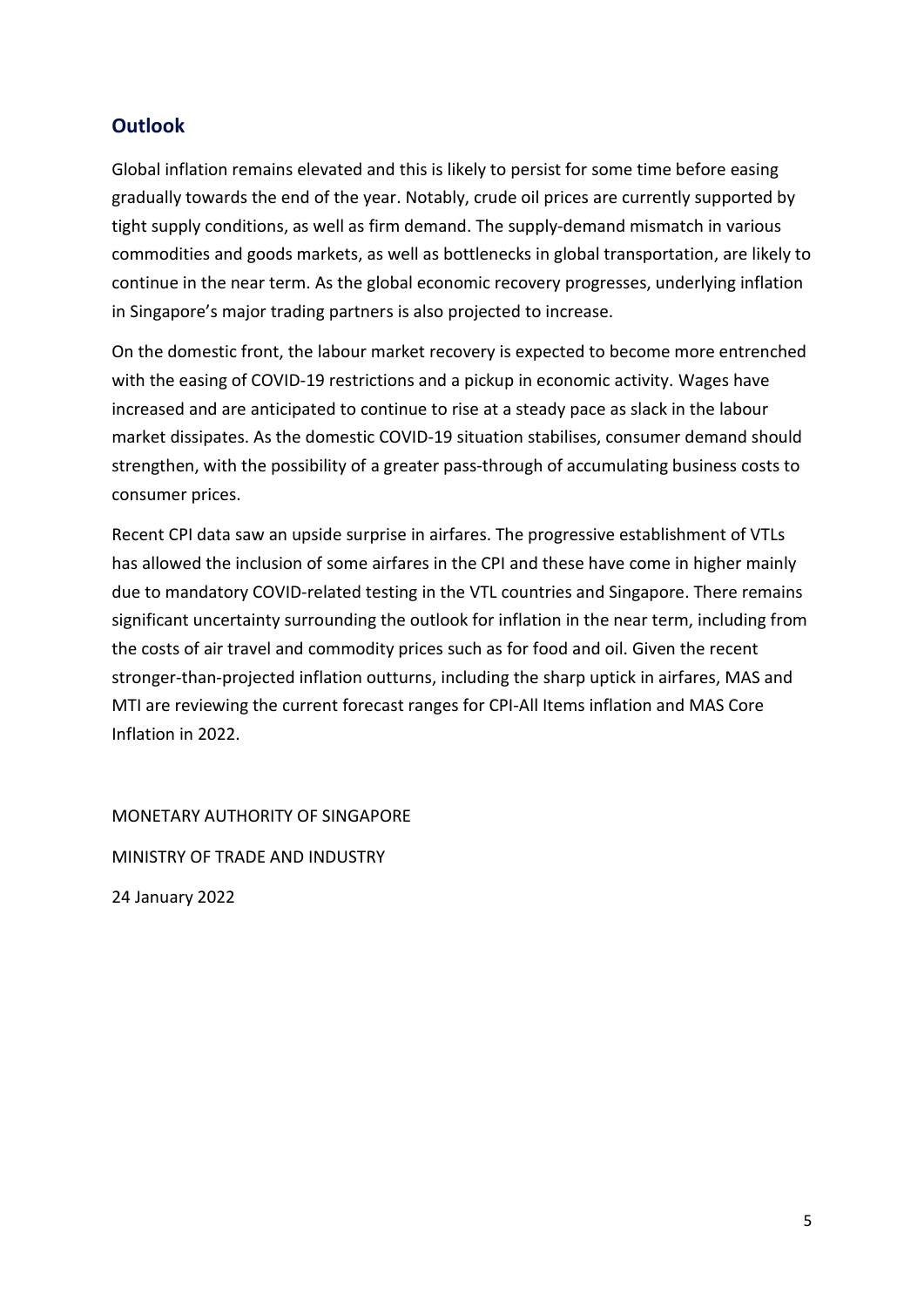### **Annex: Price Indicators**

### **CPI – All Items**

The CPI is commonly used as a measure of consumer price changes in the economy. It tracks the change in prices of a fixed basket of consumption goods and services commonly purchased by the general resident households over time.

The CPI covers only consumption expenditure incurred by resident households. It excludes non-consumption expenditures such as purchases of houses, shares and other financial assets and income taxes etc.

The CPI – All Items provides a comprehensive overview of the prices of consumer goods and services. Nevertheless, useful information can also be revealed by complementary CPI series derived by excluding specific items in the All Items basket. For example, two other CPI series reported on a monthly basis are the CPI less imputed rentals on owner-occupied accommodation and the MAS Core Inflation.

#### **MAS Core Inflation**

The Monetary Authority of Singapore (MAS) monitors a core inflation measure that excludes the components of "Accommodation" and "Private Transport". These items are excluded as they tend to be significantly influenced by supply-side administrative policies and are volatile. Core inflation is meant to capture the generalised and persistent price changes that are driven by underlying demand conditions. It thus provides useful information for monetary policy which has the objective of ensuring price stability in the medium term.

### **CPI less imputed rentals on owner-occupied accommodation**

Accommodation, one of the groups in the Housing & Utilities category of the CPI, comprises "rented and owner-occupied accommodation", as well as "housing maintenance & repairs". A significant share of the Accommodation group is "owner-occupied accommodation (OOA)" cost, which is meant to reflect the costs to homeowners of utilising the flow of services provided by their homes over an extended period of time. As the cost of using housing services is not directly observed for homeowners, it is proxied by market rentals.

Changes in the CPI imputed rentals on OOA, however, have no direct impact on the monthly cash expenditure of most households in Singapore as they already own their homes. Hence, the CPI less imputed rentals on OOA is compiled as an additional indicator to track households' actual expenditures. Actual rentals paid on rented homes are still included in this measure.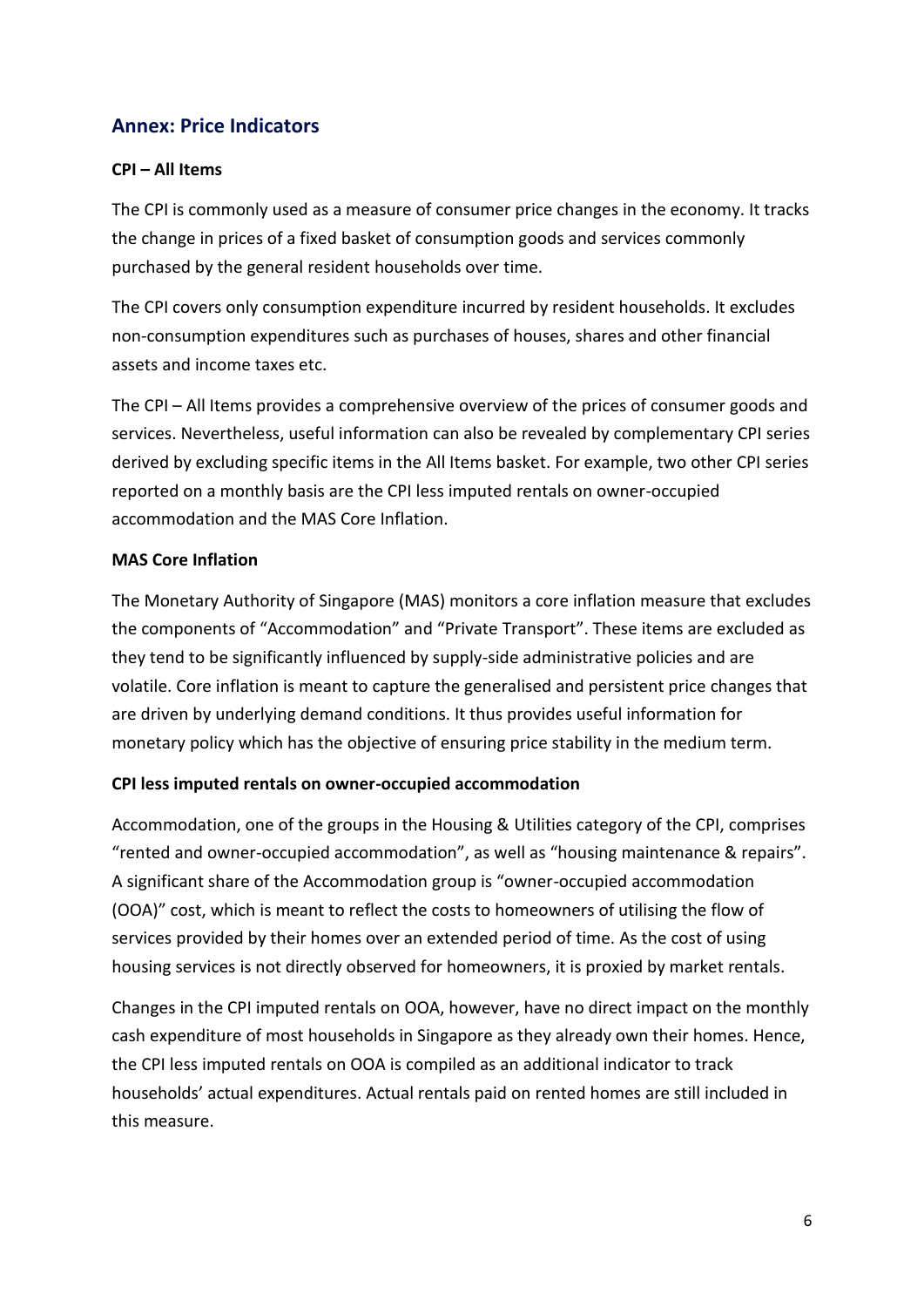### **CPI Statistics**

*Detailed CPI statistics can be found in the Department of Statistics' release titled "Singapore Consumer Price Index for December 2021 and Full Year 2021". This release also contains further information on the various price indicators published. <https://www.singstat.gov.sg/whats-new/latest-news/cpi-highlights>*

### **MAS Core Inflation**

*A detailed review of MAS Core Inflation can be found in "A Review of the Core Inflation Measure for Singapore".*

*[https://www.mas.gov.sg/-](https://www.mas.gov.sg/-/media/MAS/resource/publications/staff_papers/StaffPaperNo51.pdf)*

*[/media/MAS/resource/publications/staff\\_papers/StaffPaperNo51.pdf](https://www.mas.gov.sg/-/media/MAS/resource/publications/staff_papers/StaffPaperNo51.pdf)*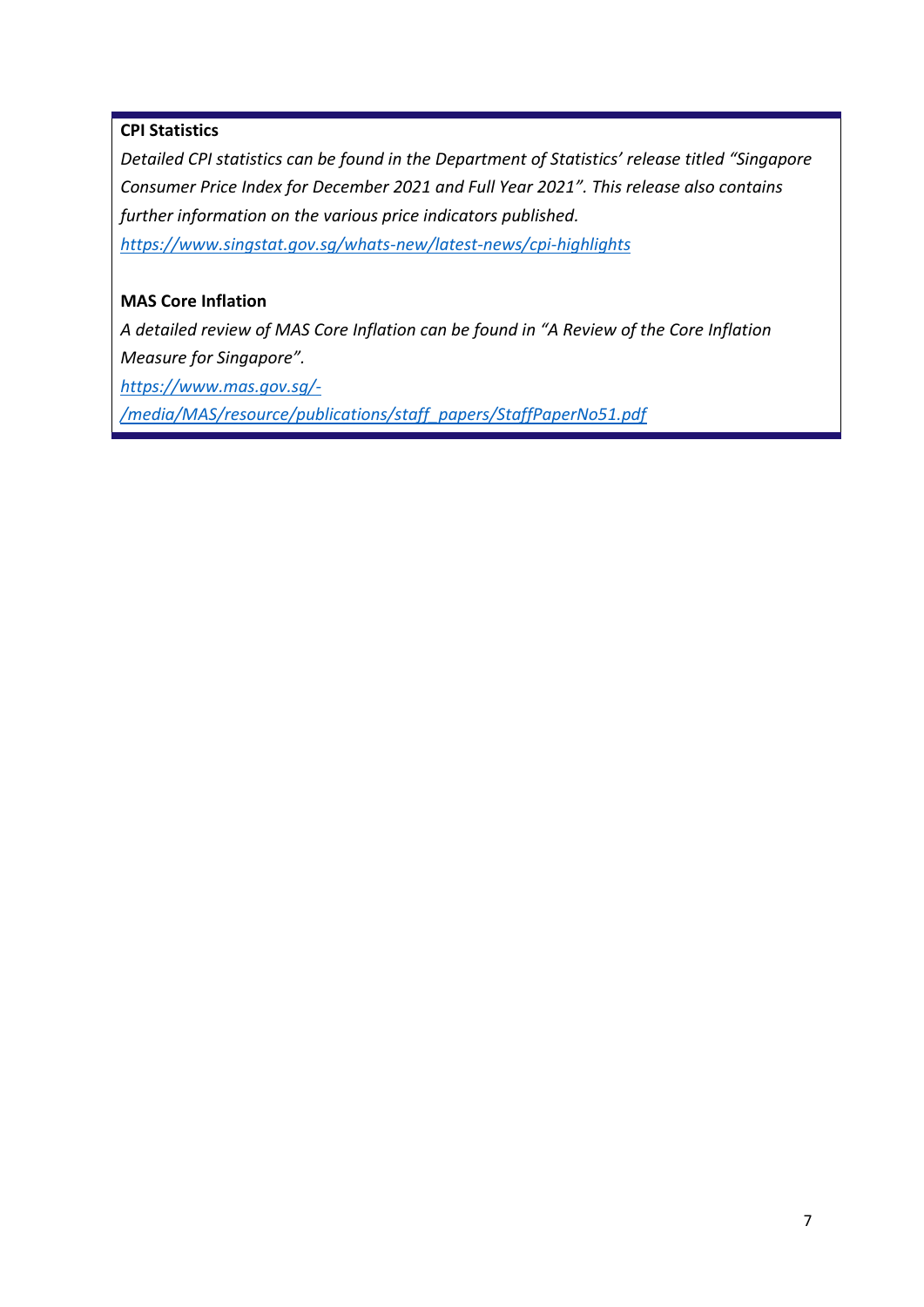### **Table A.1**

# **Consumer Price Index of Key Categories**

Index (2019=100)

|                 | <b>All Items</b> | <b>MAS Core</b> | <b>CPI Less</b><br><b>Accommo</b><br>dation | <b>CPI Less</b><br><b>OOA</b> | Food    | <b>Services</b> | <b>Retail &amp;</b><br><b>Other</b><br><b>Goods</b> | <b>Electricity</b><br>& Gas | <b>Private</b><br><b>Transport</b> | <b>Accommo</b><br>dation |
|-----------------|------------------|-----------------|---------------------------------------------|-------------------------------|---------|-----------------|-----------------------------------------------------|-----------------------------|------------------------------------|--------------------------|
| <b>Weights</b>  | 10,000           | 6,582           | 7,803                                       | 8,250                         | 2,110   | 3,173           | 1,111                                               | 188                         | 1,221                              | 2,197                    |
| <b>2020 Dec</b> | 100.469          | 99.977          | 100.286                                     | 100.418                       | 102.253 | 99.743          | 98.070                                              | 89.686                      | 101.949                            | 101.119                  |
| <b>2021 Jan</b> | 100.440          | 100.121         | 100.611                                     | 100.354                       | 102.579 | 99.966          | 97.934                                              | 88.085                      | 103.249                            | 99.834                   |
| Feb             | 101.015          | 100.321         | 100.891                                     | 101.034                       | 102.900 | 100.212         | 97.804                                              | 88.085                      | 103.959                            | 101.457                  |
| Mar             | 101.239          | 100.357         | 101.138                                     | 101.271                       | 102.657 | 100.319         | 98.190                                              | 87.984                      | 105.350                            | 101.597                  |
| Apr             | 101.070          | 100.368         | 101.651                                     | 101.021                       | 102.776 | 100.175         | 97.756                                              | 92.006                      | 108.567                            | 99.007                   |
| <b>May</b>      | 101.883          | 100.508         | 101.861                                     | 101.962                       | 103.026 | 100.435         | 97.372                                              | 92.002                      | 109.159                            | 101.960                  |
| Jun             | 101.870          | 100.314         | 101.777                                     | 101.889                       | 103.104 | 100.407         | 96.176                                              | 91.921                      | 109.661                            | 102.201                  |
| Jul             | 101.672          | 100.542         | 101.940                                     | 101.577                       | 103.246 | 100.476         | 96.723                                              | 93.865                      | 109.477                            | 100.721                  |
| Aug             | 102.231          | 100.784         | 102.071                                     | 102.190                       | 103.509 | 100.674         | 97.113                                              | 93.726                      | 109.006                            | 102.801                  |
| <b>Sep</b>      | 102.657          | 101.012         | 102.566                                     | 102.663                       | 103.725 | 100.886         | 97.433                                              | 93.844                      | 110.944                            | 102.979                  |
| Oct             | 102.950          | 101.296         | 103.310                                     | 102.927                       | 103.874 | 101.102         | 97.745                                              | 96.638                      | 114.168                            | 101.670                  |
| <b>Nov</b>      | 103.959          | 101.516         | 104.021                                     | 104.079                       | 104.147 | 101.505         | 97.011                                              | 98.834                      | 117.520                            | 103.740                  |
| <b>Dec</b>      | 104.439          | 102.084         | 104.529                                     | 104.569                       | 104.373 | 102.368         | 97.392                                              | 99.326                      | 117.712                            | 104.119                  |

Note: For more information on the CPI items in the "Services" and "Retail & Other Goods" categories in this report, please refer to "MAS Core Inflation and Notes to Selected CPI Categories".<https://www.mas.gov.sg/statistics>